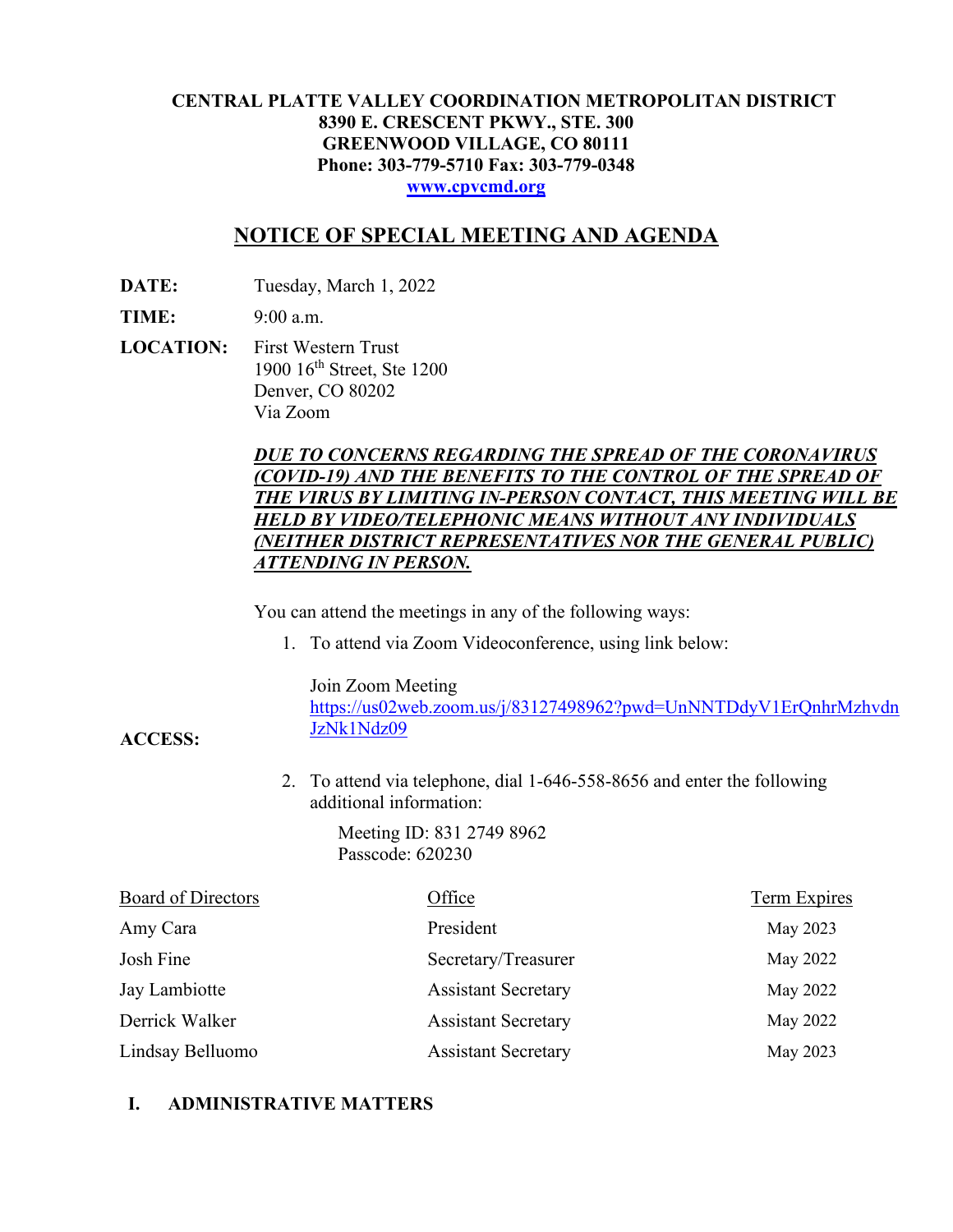- A. Call to order and approval of agenda.
- B. Present disclosures of potential conflicts of interest.
- C. Confirm quorum, location of meeting and posting of meeting notices.
- D. Public comment.

Members of the public may express their views to the Board on matters that affect the District that are otherwise not on the agenda. Comments will be limited to three (3) minutes per person.

## **II. CONSENT AGENDA**

- A. Review and consider approval of the minutes of the February 1, 2022 Special Meeting (enclosed).
- B. Accept January 31, 2022 Financial Statements and Cash Position Report (enclosed).
- C. Approve current claims (enclosed).
- D. Accept Weekly Security Report from DDP BID (enclosed).
- E. Accept Monthly Millennium Bridge and Union Gateway Bridge Elevator Report from Stealth Monitoring (to be distributed).
- F. Other.

# **III. FINANCIAL ITEMS**

A. Other.

## **IV. MANAGER ITEMS**

- A. Safety coordination efforts and updates:
	- 1. Activation.
		- i. Follow up regarding DDP conversation.
		- ii. Pop-up storefronts (enclosed).
		- iii. Restrooms.
		- iv.  $17<sup>th</sup>$  Street design strategies.
		- v. Downtown-wide efforts and coordination.
		- vi. Vendor policy review.